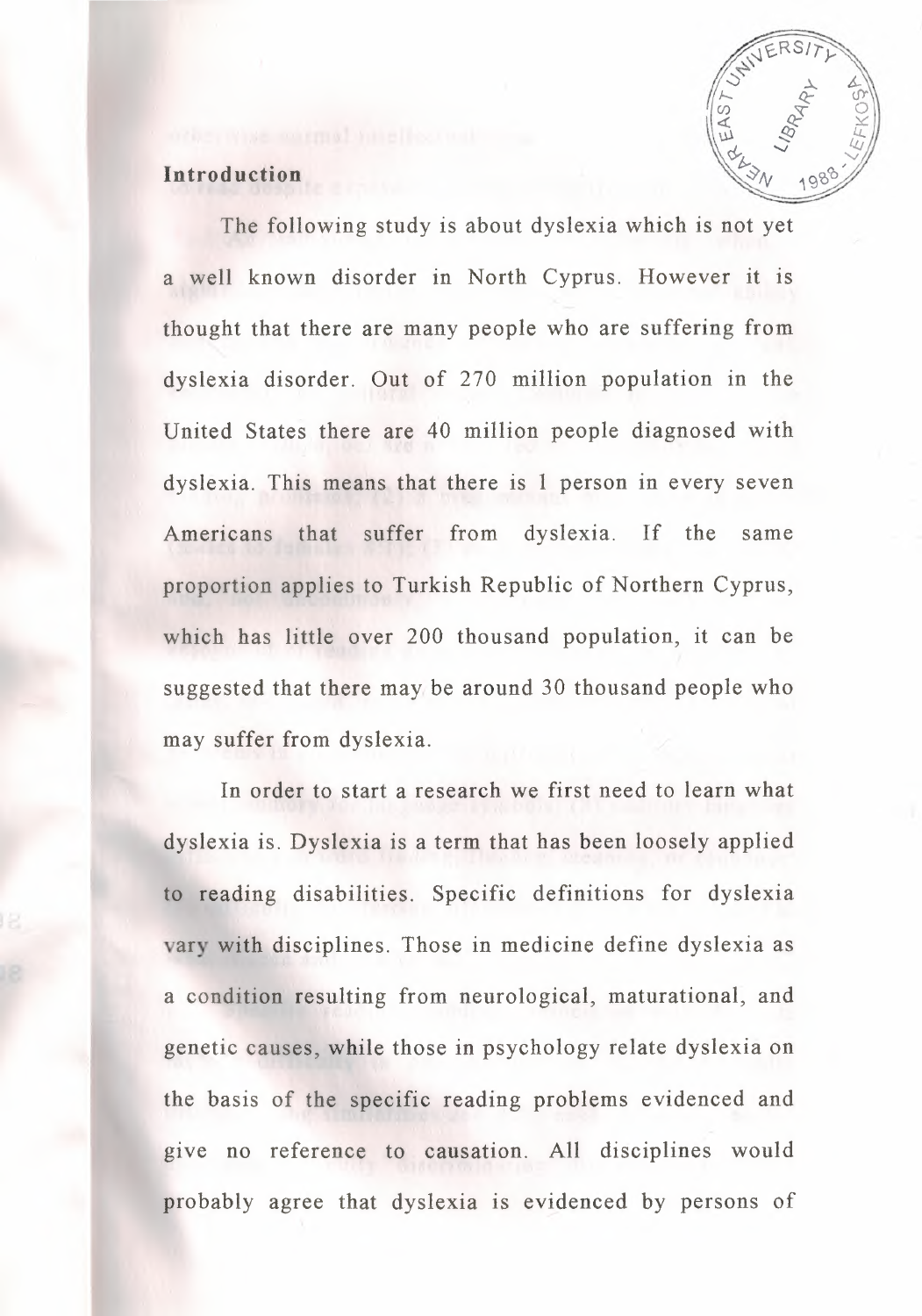otherwise normal intellectual capacity who have not learned o read despite exposure to adequate instruction.

An individual is identified as dyslexic when a significant discrepancy exists between intellectual ability and reading performance without an apparent physical, emotional, or cultural cause. Common findings in the history include, but are not limited to: (1) family history of reading problems; (2) a predominant occurrence in males (males to females 8:1); (3) an average or above average IQ and, not uncommonly, a proficiency in math: (4) no enjoyment of reading as a leisure activity; (5) problems of letter and word reversal; (6) developmental history of problems in coordination and left/right dominance; (7) poor visual memory for language symbols; (8) auditory language difficulties in word finding, fluency, meaning, or sequence; (9) difficulty transferring information from what is heard to what is seen and vice versa.

Specific reading problems associated with dyslexia include difficulty in pronouncing new words, difficulty distinguishing similarities and differences in words (no for on), and difficulty discriminating differences in letter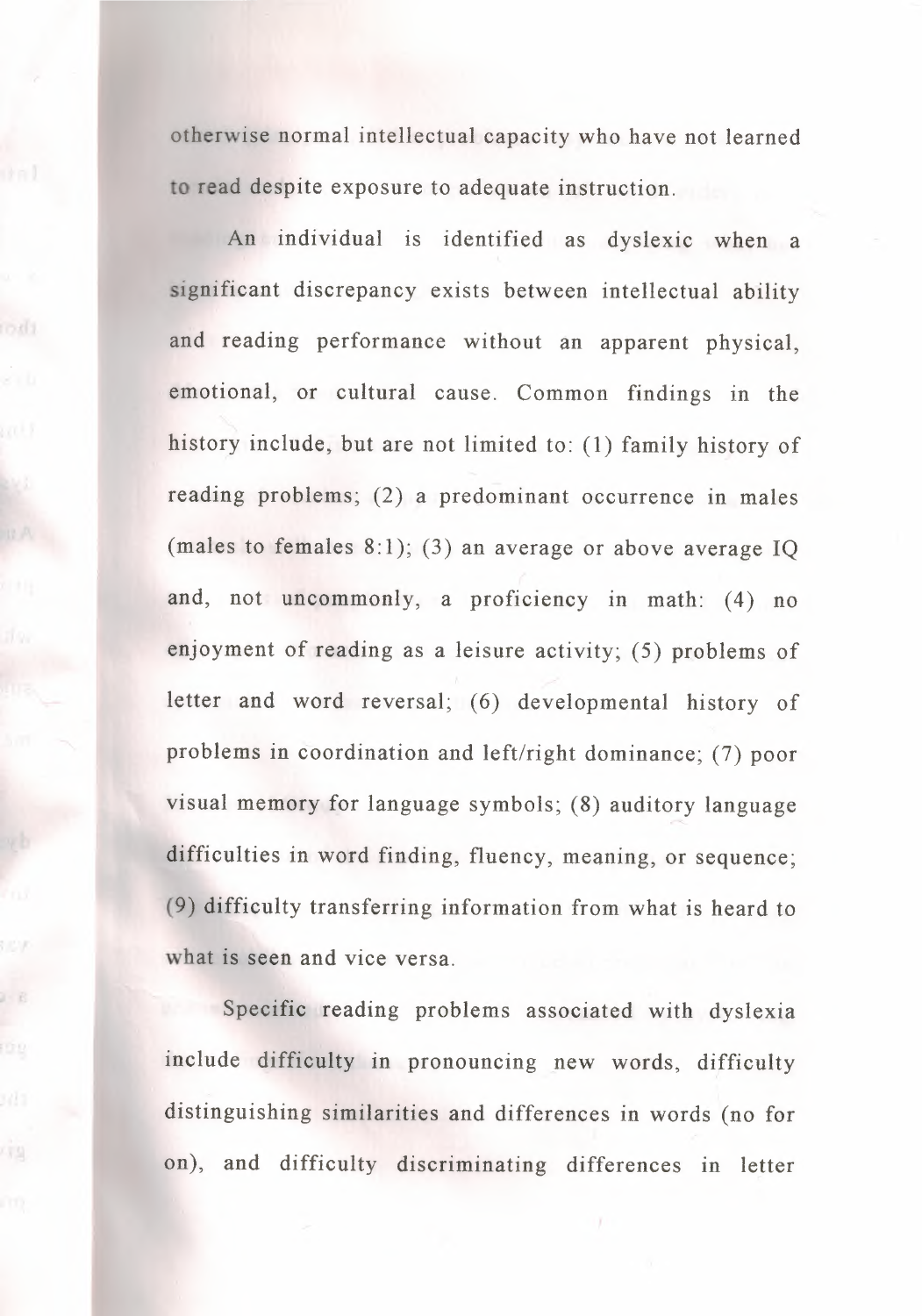sound (pin, pen). Other problems may include reversal of words and letters, disorganization of word order, poor reading comprehension, and difficulty applying what has been read to social or learning situations.

# **Aim of the Study**

Aim of this study is to make a research to find out the estimated number of people suffering from dyslexia. The research will bring out many information including the awareness of people about the disorder, estimated number of people who are suffering from the disorder and general approach of teh families to the disorder.

## **Method of Study**

Method of the study is to conduct a primary research. The sample will be the parents of 11 years old primary school children. 30 students are selected and their families are interviewed. Conclusion will be reached by evaluating the findings from the research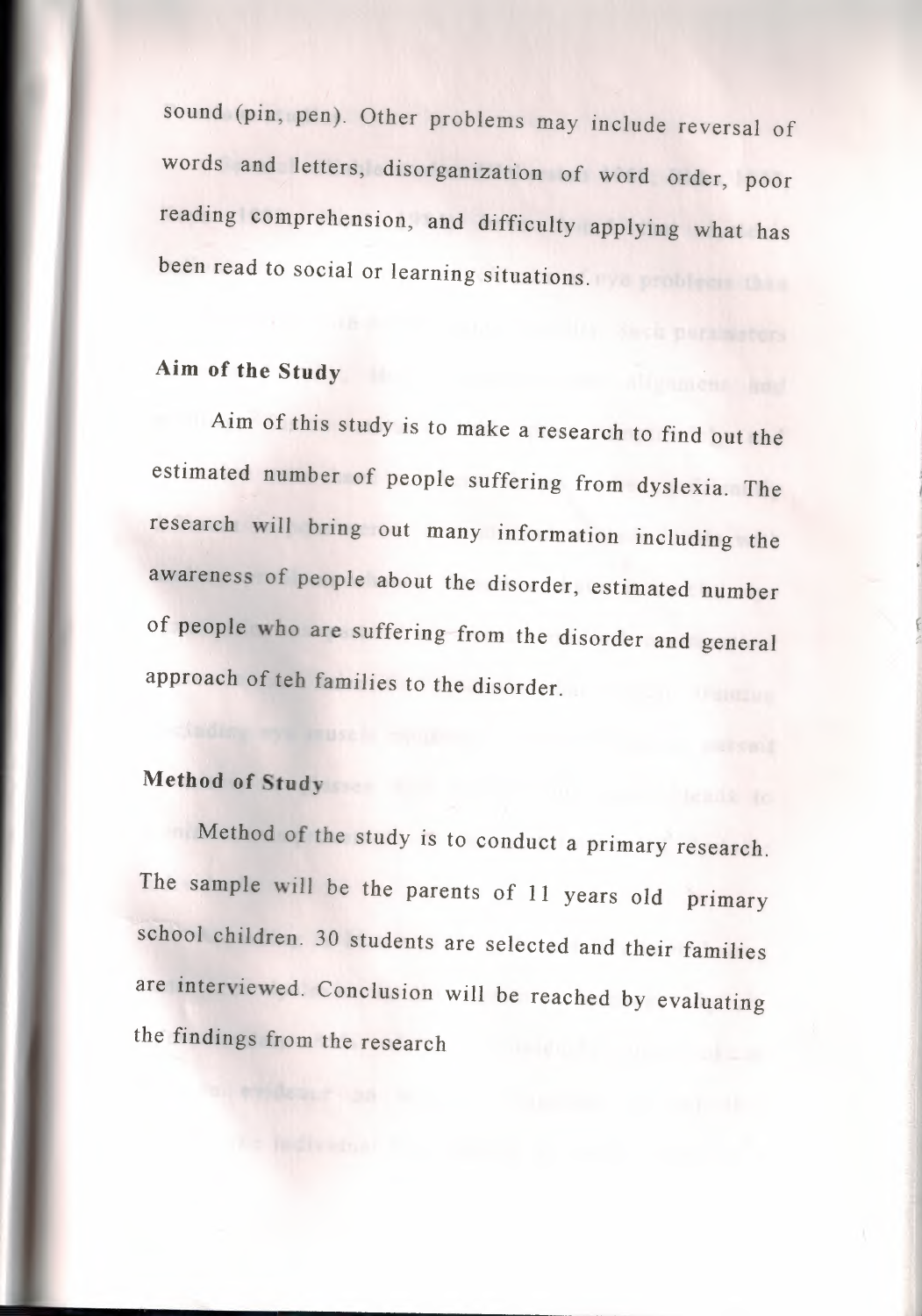### **Previous studies**

Several reliable studies (Helveston 1969; Blika 1982; Keys 1982; Hiatt 1984) have found that dyslexic individuals have no greater incidence of eye problems than do individuals with normal reading ability. Such parameters as visual acuity, stereo acuity, ocular alignment and motility, fusion status (break point amplitude), and refractive error have not been shown to be significantly different in poor versus normal readers. Individuals with reading problems should, however, have a careful eye examination as part of an overall medical examination. There is no scientific evidence that visual training (including eye muscle exercises, ocular tracking or pursuit exercises, or glasses with bifocals or prisms) leads to significant improvement in the performance of dyslexic individuals.

I·

According to Mattis (1978), the primary contributing factor to dyslexia is an auditory language deficit. Approximately 86% of the individuals identified as dyslexic evidence an auditory language disorder that prevents the individual from linking the spoken form of a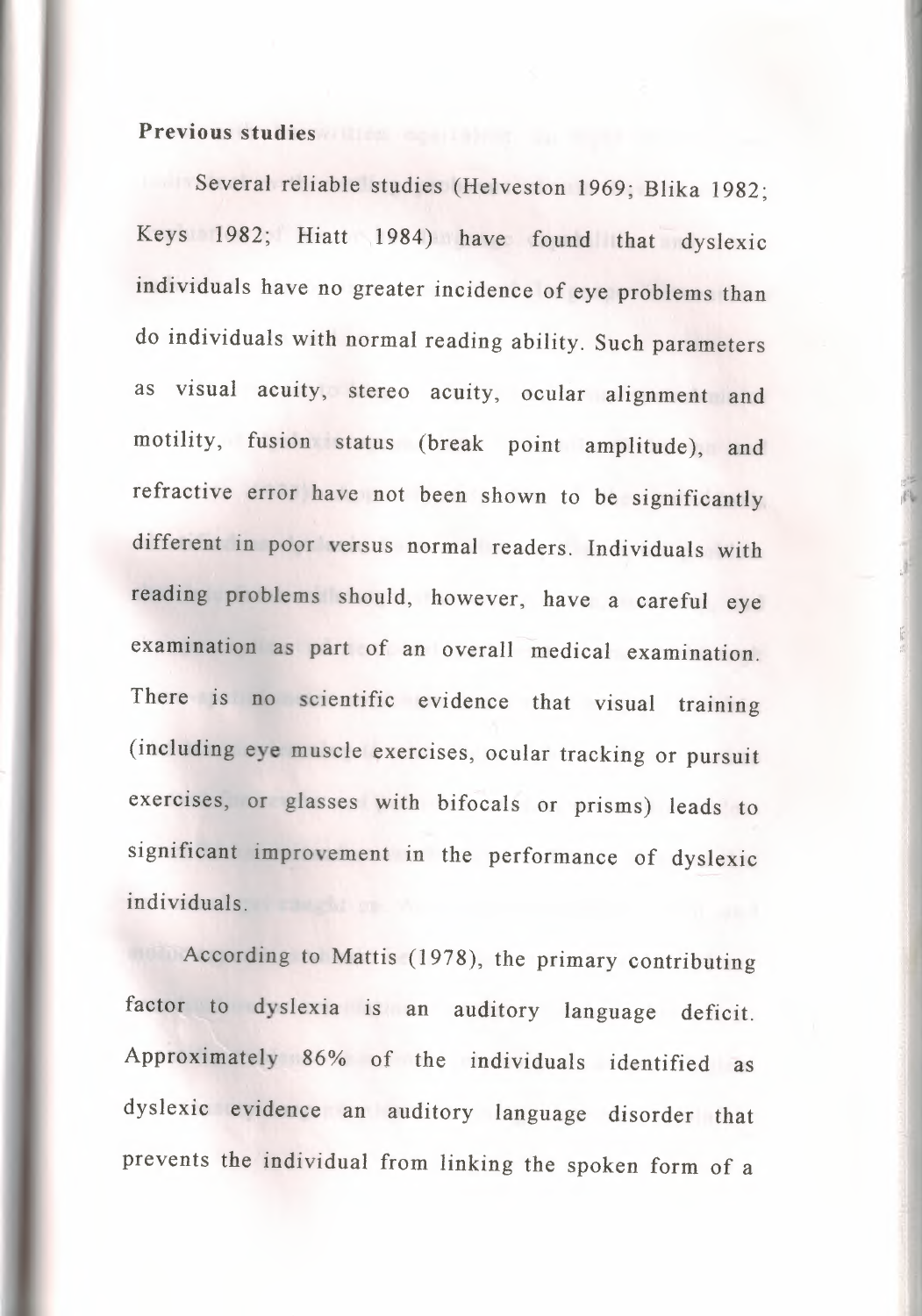word with its written equivalent. In light of this, any individual with reading problems should have a careful evaluation of his or her language capabilities and where indicated, appropriate speech and language intervention should be provided.

In contrast to language problems, visuo-spatial-motor factors of dyslexia appear less frequently (Robinson and Schwartz 1973). Approximately 5% of the individuals identified as dyslexic have a visuo-spatial-motor problem that interferes with sequential organization, scanning, and the perception of temporal and spatial cues. Although visuo-spatial-motor confusion is common in young children who are just learning to read, these problems do not tend to account for severe and persistent reading difficulties unless the child has missed so much basic reading instruction that he cannot get caught up. Assessment of visual, spatial, and motor capacities should be included in the diagnosis of any coordination or orientation disorder; however, there is no scientific evidence that interventions such as neurological and sensory organizational training, laterality training,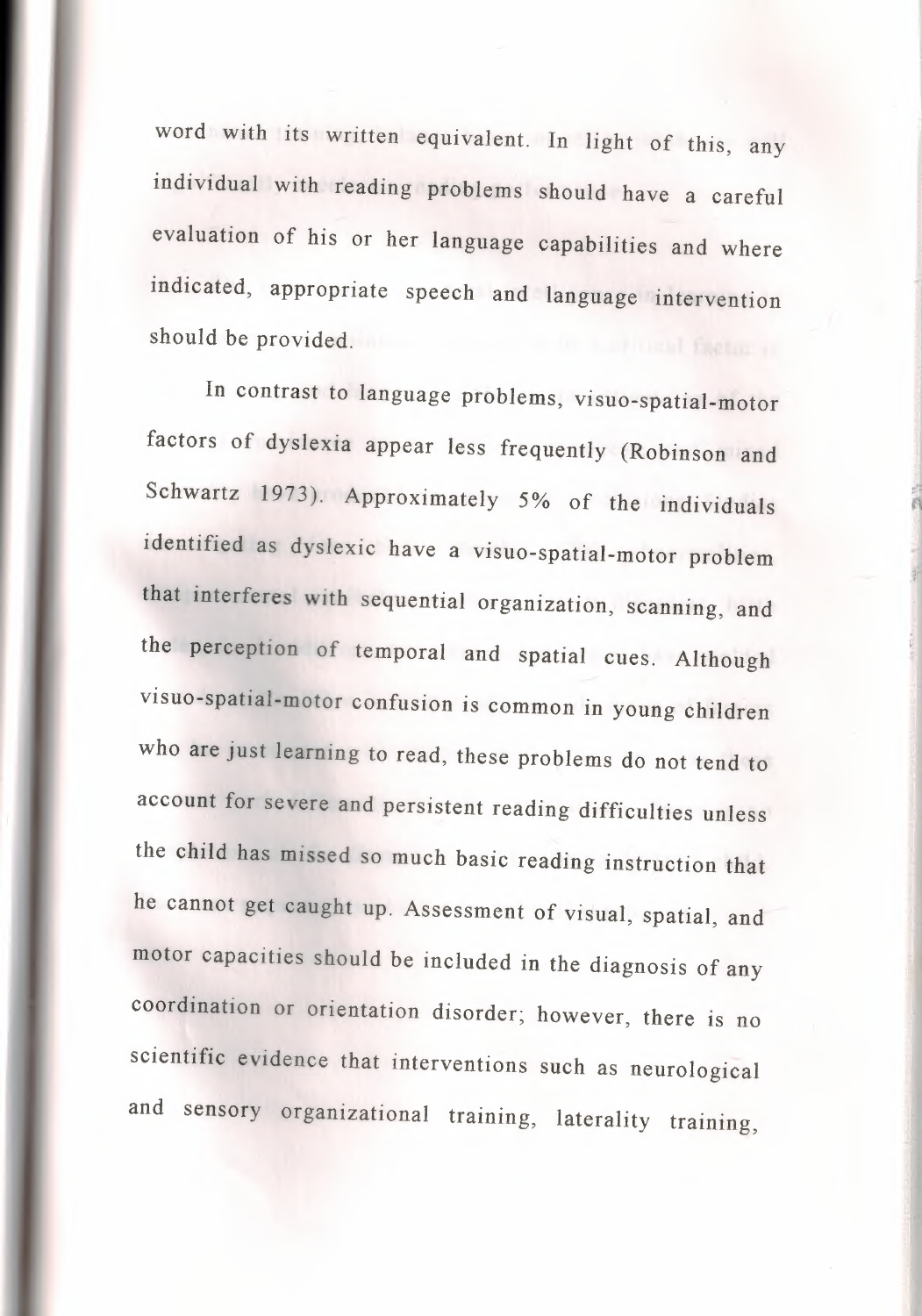dominance training, balance beam, or reflex inhibition will significantly accelerate reading performance.

The importance of general intelligence in learning to read has been examined and shown to be a critical factor in both reading and language abilities. Investigations of the role of dominance in handedness, eyedness, and mixed laterality have produced no consistent conclusions. Studies investigating low birth weight, EEG abnormalities, temperamental attributes, attention deficit disorders, birth order, food additives, and chemical allergies have yielded mixed results. What is clear is that a wide range of factors can be associated with reading difficulties but that these factors work differently in different children. There is no simple formula for diagnosing and treating a dyslexic child. Each one requires his or her own individual program.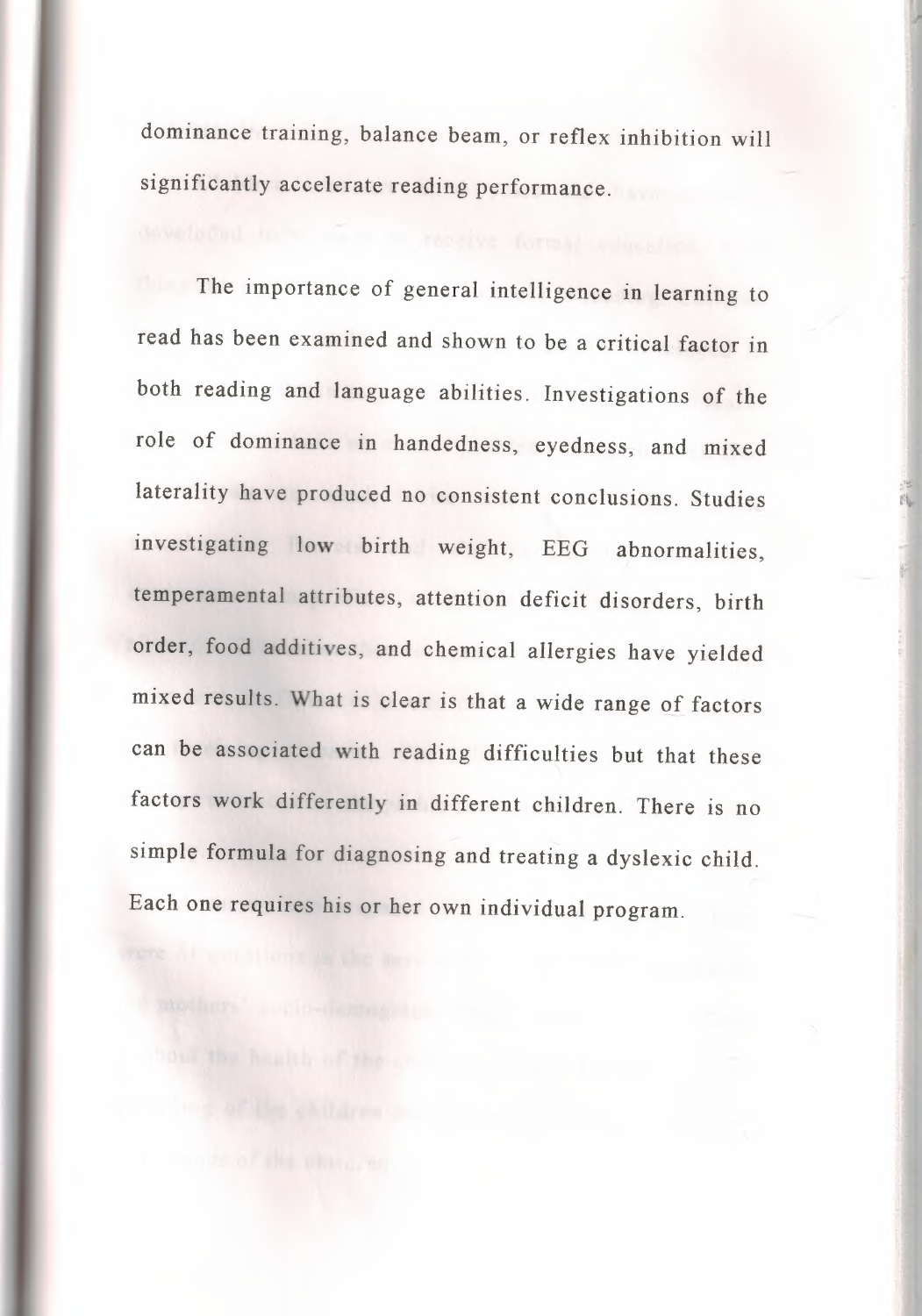## **FINDINGS**

Children who are at 6 years old have mentally developed to a stage to receive formal education. First thing the children learn at the schools is reading. Children with learning disorder has not yet mentally developed to this stage. Children may not be mentally organized to learn. Although they have no mental problems these children find it difficult to read, write and make mathematical calculations. Parents and the people in the close environment may find it difficult to recognize this situation. Even when they recognize they may not be able to coup with it. Dyslexia is one of the problems in learning and receiving education. The following study is a serious attempt to recognize the problems regarding dyslexia in this country.

A survey was prepared to carry out the study. There were 31 questions in the survey. First there is a summary of the mothers' socio-demographic background. The next part is about the health of the children. This is followed by the schooling of the children and findings on the use of let or right hands of the children.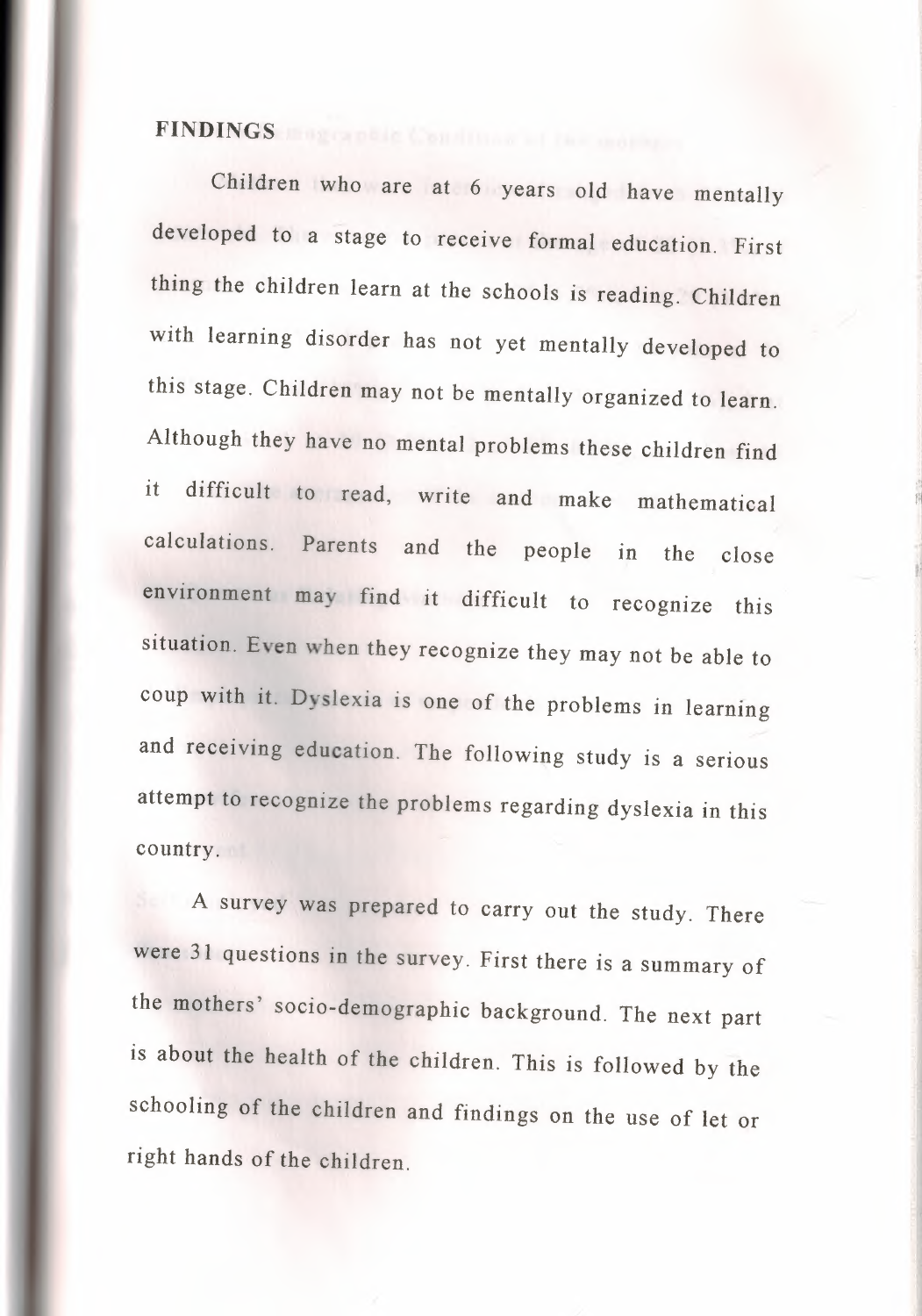# 1. Socio-Demographic Condition of the mothers

Mothers that were interviewed ranged from 22 to 49 years old. There were 1 person at the age of 22 (1.3%), 1 person at 23 (1.3%), 2 persons at 25 (6,7%), 1 at 29 (3.3%), 1 at 30 (3.3%), 1 person at 31 (3.3%), 6 persons at 32 (20%), 6 at 34 (20%), 2 at 35 (6.7%), 2 at 36 (6.7%), 2 at 38 (6.7%), 1 at 39 (3.3%), 2 at 43 (6.7%), and 1 at 49  $(3..3\%)$ . The average age of the mothers were 33.

## a. Questions Relating Mothers

| 1- Employment statues of respondents |               |
|--------------------------------------|---------------|
| <b>Status</b>                        | $\frac{0}{0}$ |
| Housewife                            | 33.3          |
| C. Servant                           | 36.7          |
| Self employed                        | 13.3          |
| Pensioner                            | 3.3           |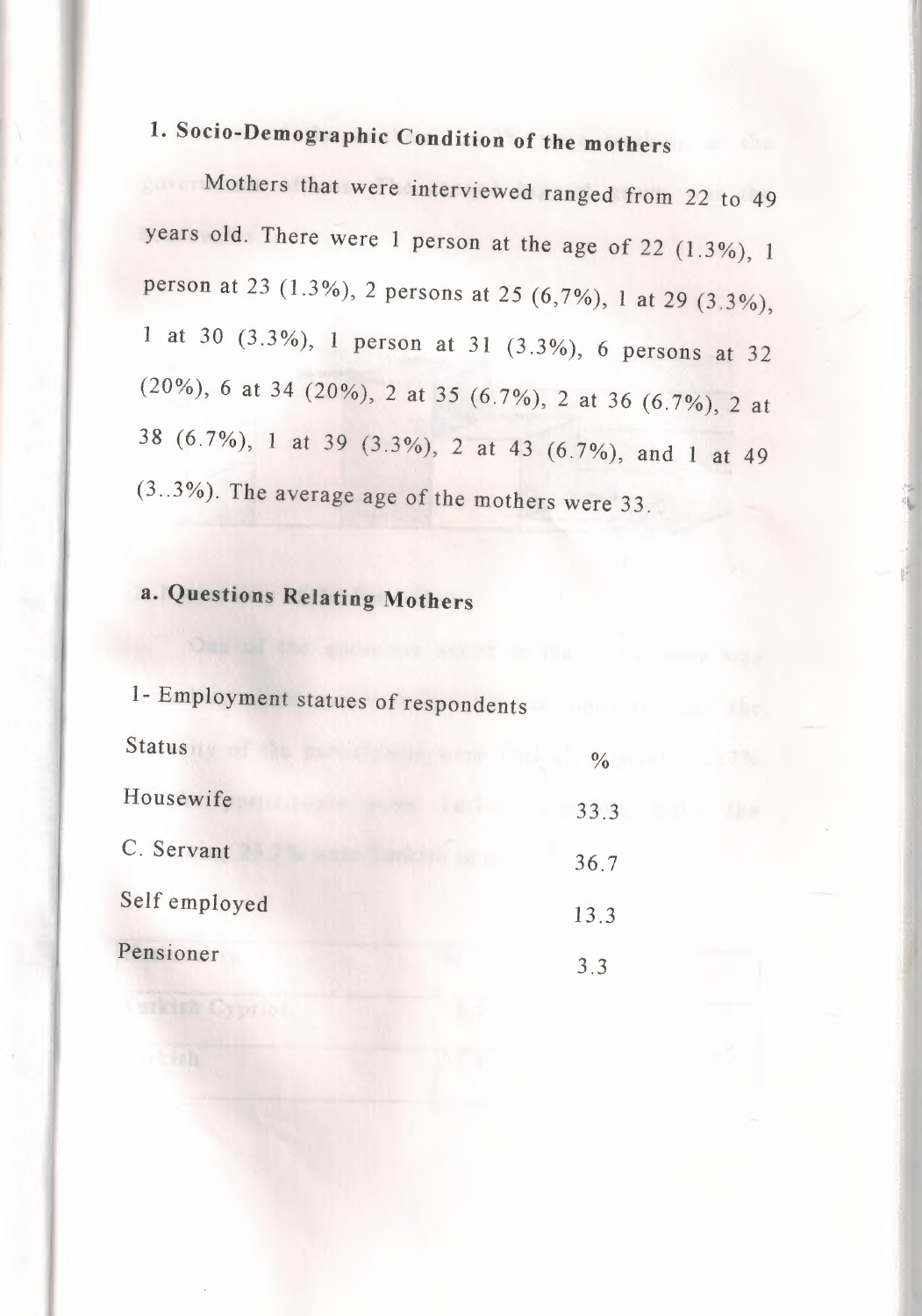Most of the mothers, 36.7% were working at the government offices. The second biggest group was the housewifes.



 $~^{\circ}$  +  $~^{\circ}$ 

### 2. Nationality of the Participants

One of the questions asked to the participants was regarding their nationalities. Results indicate that the majority of the participants were Turkish Cypriots. 76.7% of the participants were Turkish Cypriots while the remaining 23. 7% were Turkish in origin.

| Nationality     | $\frac{0}{\alpha}$ |  |
|-----------------|--------------------|--|
| Turkish Cypriot | 76.7               |  |
| Turkish         | 23.3               |  |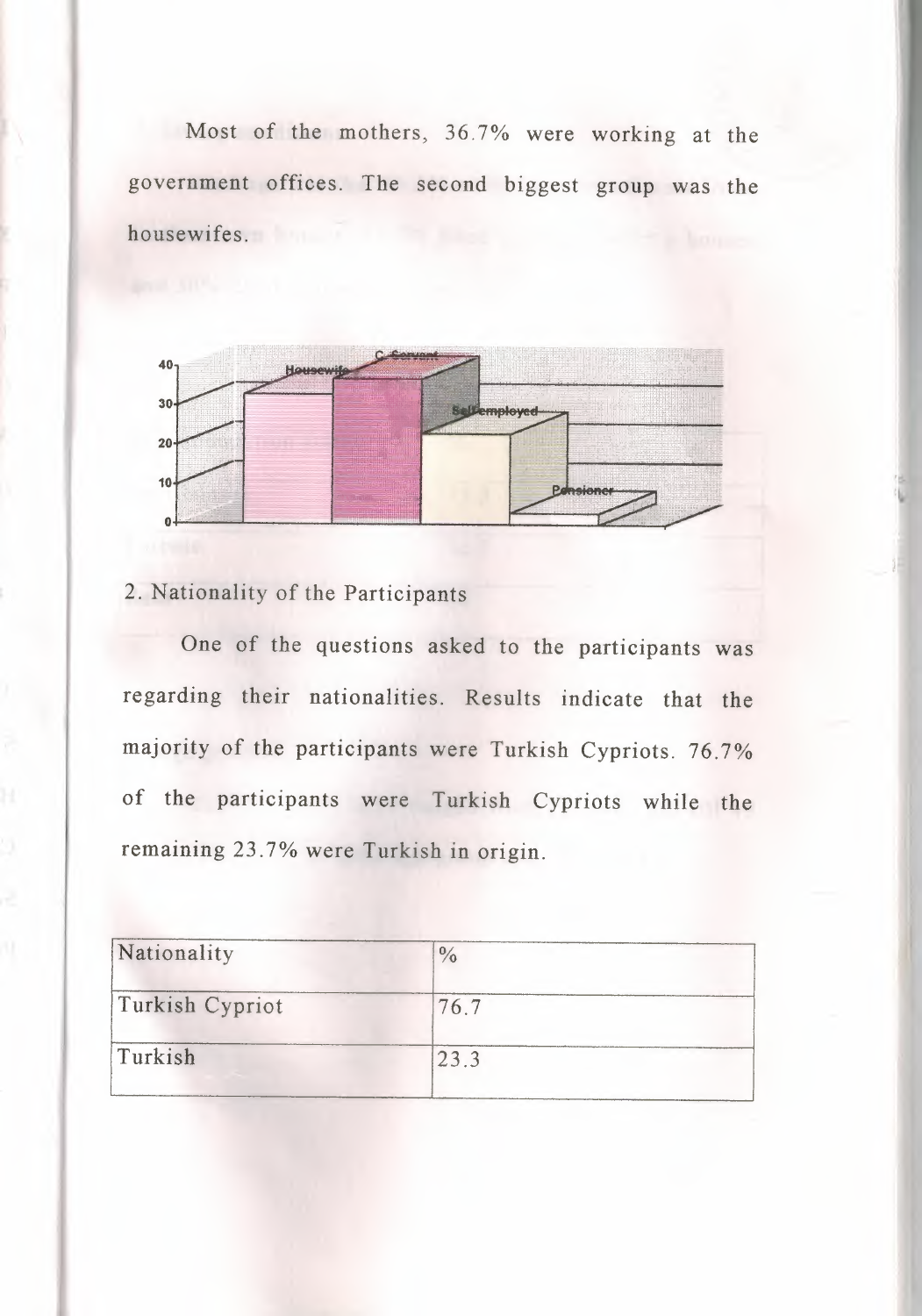

indings was that 53.3% of the  $\sim$   $^{3N}$ ,  $^{190}$ questioned were living in their own houses. 16.7% lived in their parent's houses, and 30% lived in rented houses.

| $\frac{0}{0}$ |
|---------------|
| 53.3          |
| 16.7          |
| 30            |
|               |

### 4. Age group

Mothers interviewed ranged from 22 years old till 49 years. The most crowded age group was 33 and 34.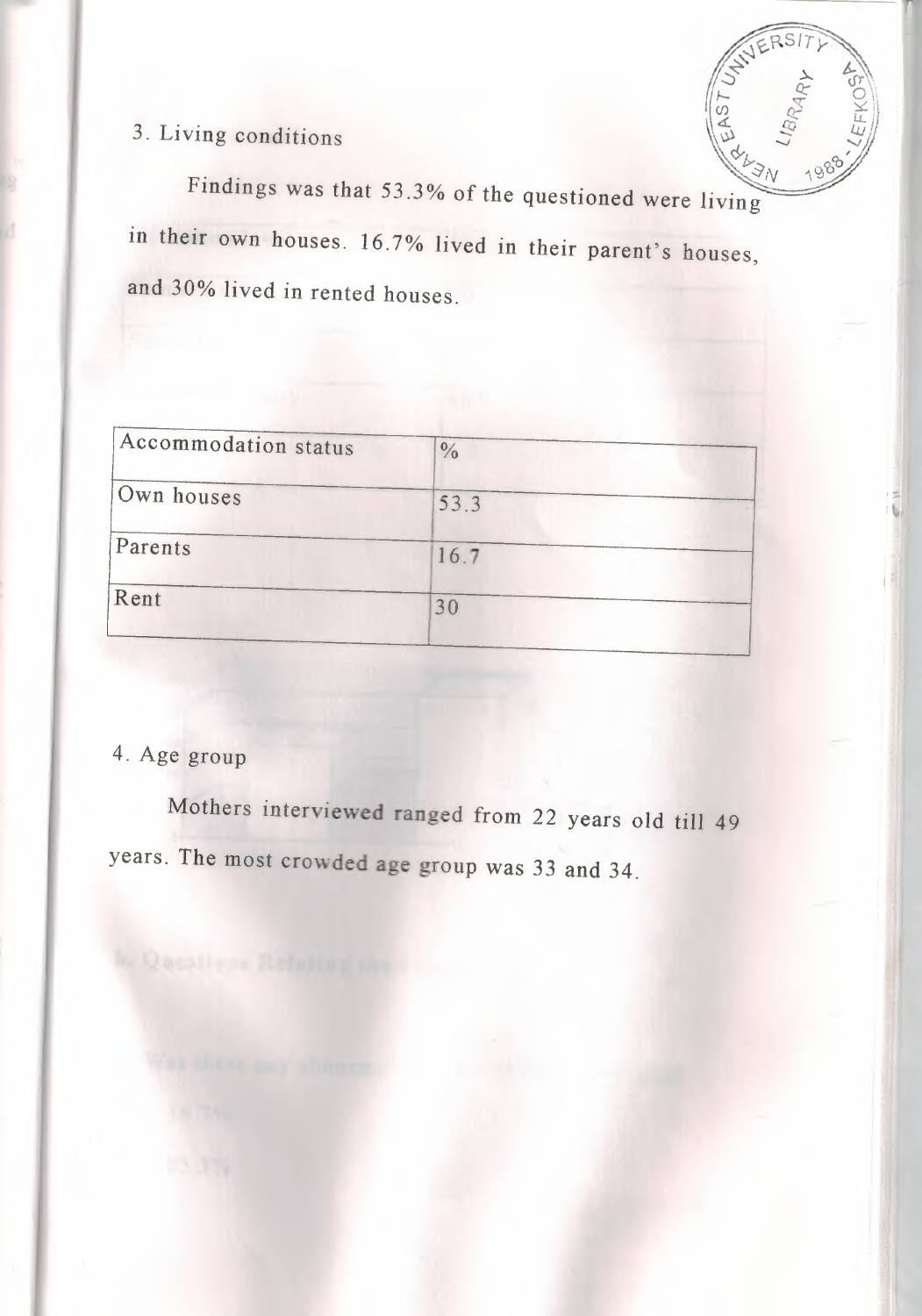### 5. Educational level

| <b>Education level</b> | $\frac{0}{0}$ |  |
|------------------------|---------------|--|
| Primary school         | 30            |  |
| Secondary              | 16.7          |  |
| Upper secondary        | 46.7          |  |
| University             | 6.7           |  |
|                        |               |  |



## **b. Questions Relating the children**

Q. Was there any abnormality at the birth of the child? Yes: 16.7% No: 83.3%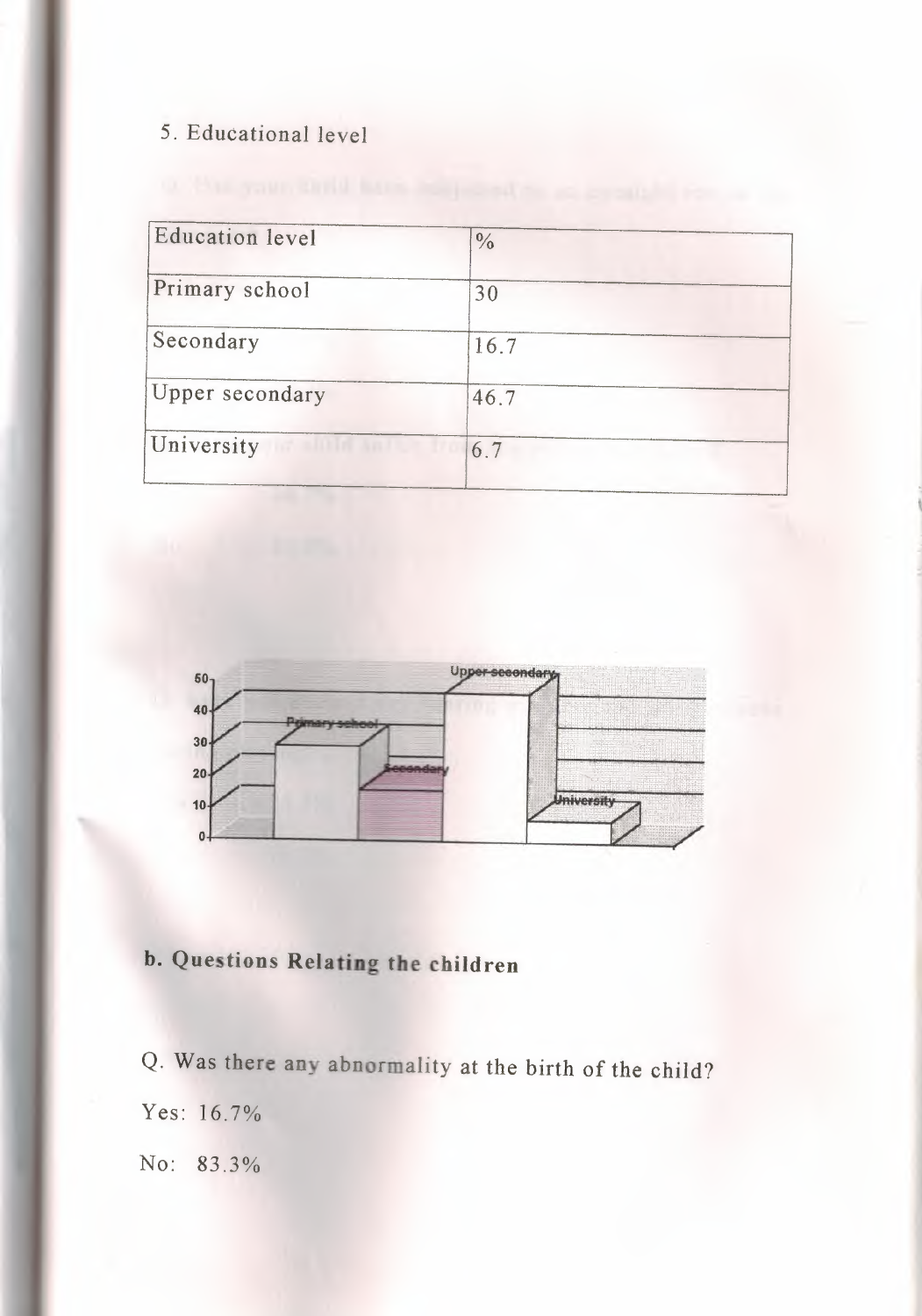Q. Has your child been subjected to an eyesight test in the last year?

 $Yes$  26.7%

No 73.3%

Q. Does your child suffer from any eyesight problem?

Yes 46.7%

No 53.3%

Q: have you noticed any hearing problem and late response during playing?

Yes 23.3%

No 76.7%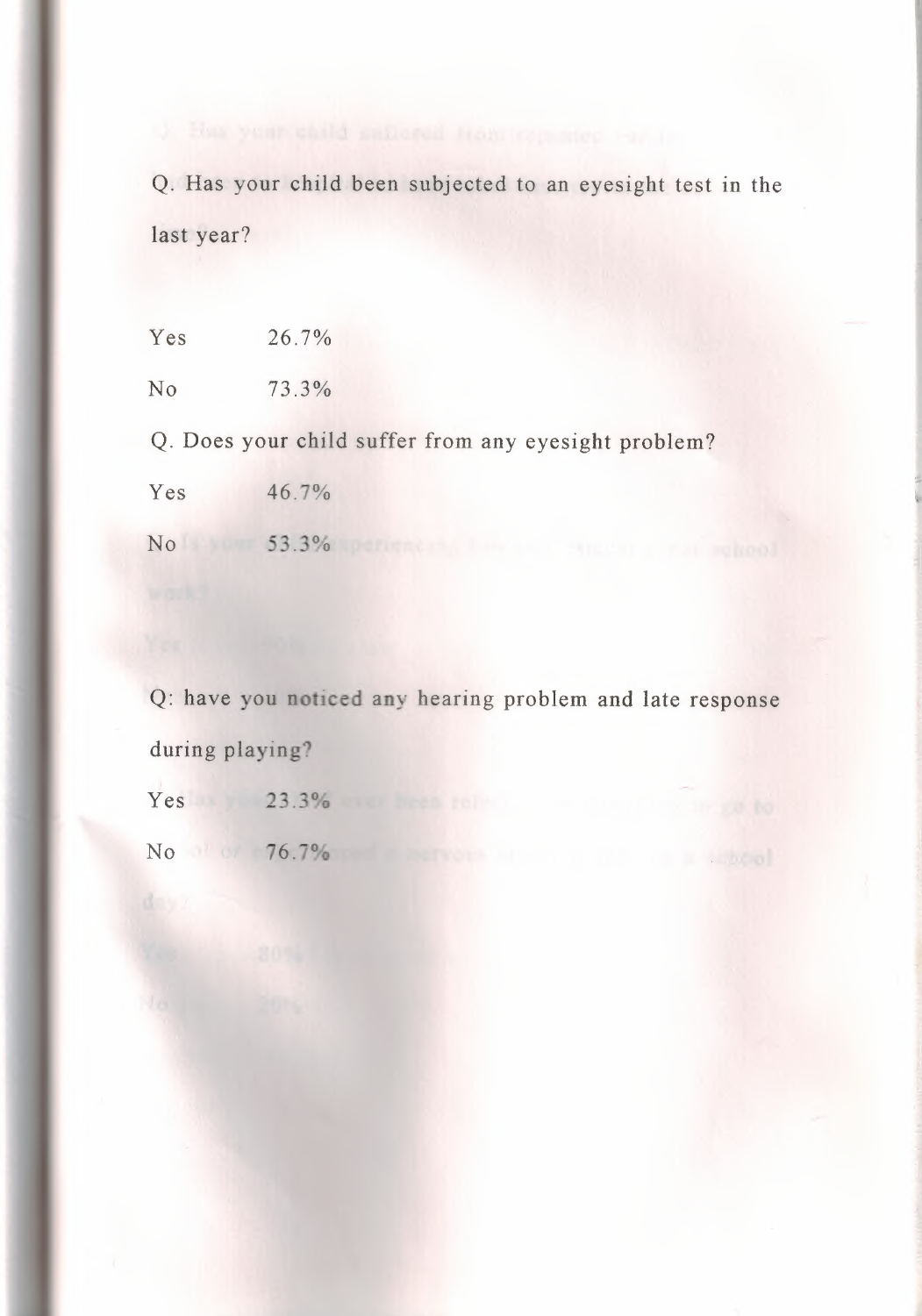Q: Has your child suffered from repeated ear infection or had been to hospital to have tubes inserted in the ear at any time?

Yes 46.7%

No 53.3%

Q: Is your child experiencing low self-esteem about school work?

 $Yes$  90% No 10%

Q: Has your child ever been reluctabt or unwilling to go to school or experienced a nervous stomach ache on a school day?

Yes 80% No 20%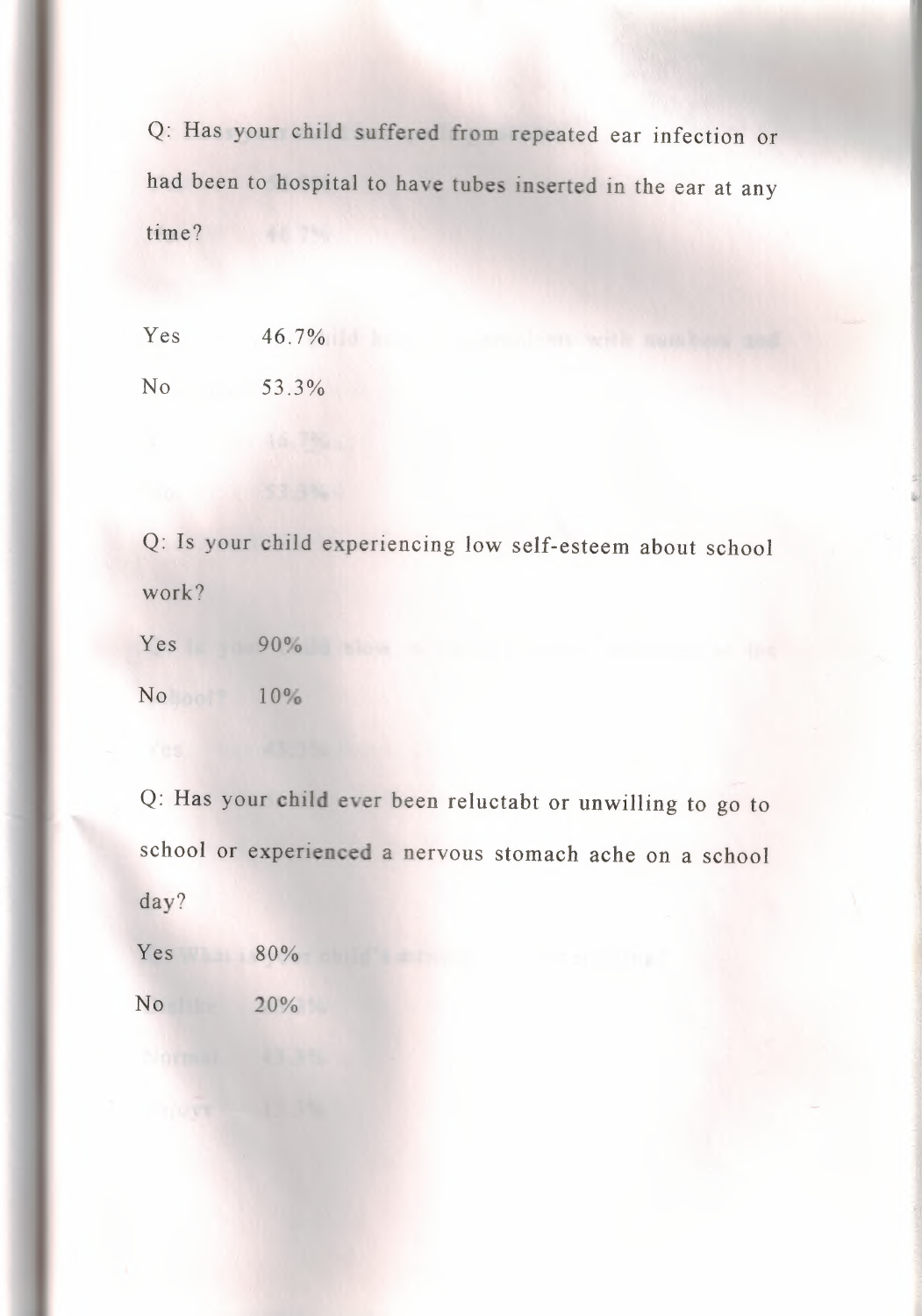Q: Does your child has spelling problems?

 $Yes$   $52.3\%$ 

No 46.7%

Q: Does your child have any problems with numbers and arithmetic?

Yes 46.7%

No 53.3%

Q: Is your child slow in solving maths problems at the school?

Yes 43.3% No 56.7%

Q: What is your child's attitude towards spelling?

|  |  | 43.3% |
|--|--|-------|

Normal 43.3%

Enjoys 13.3%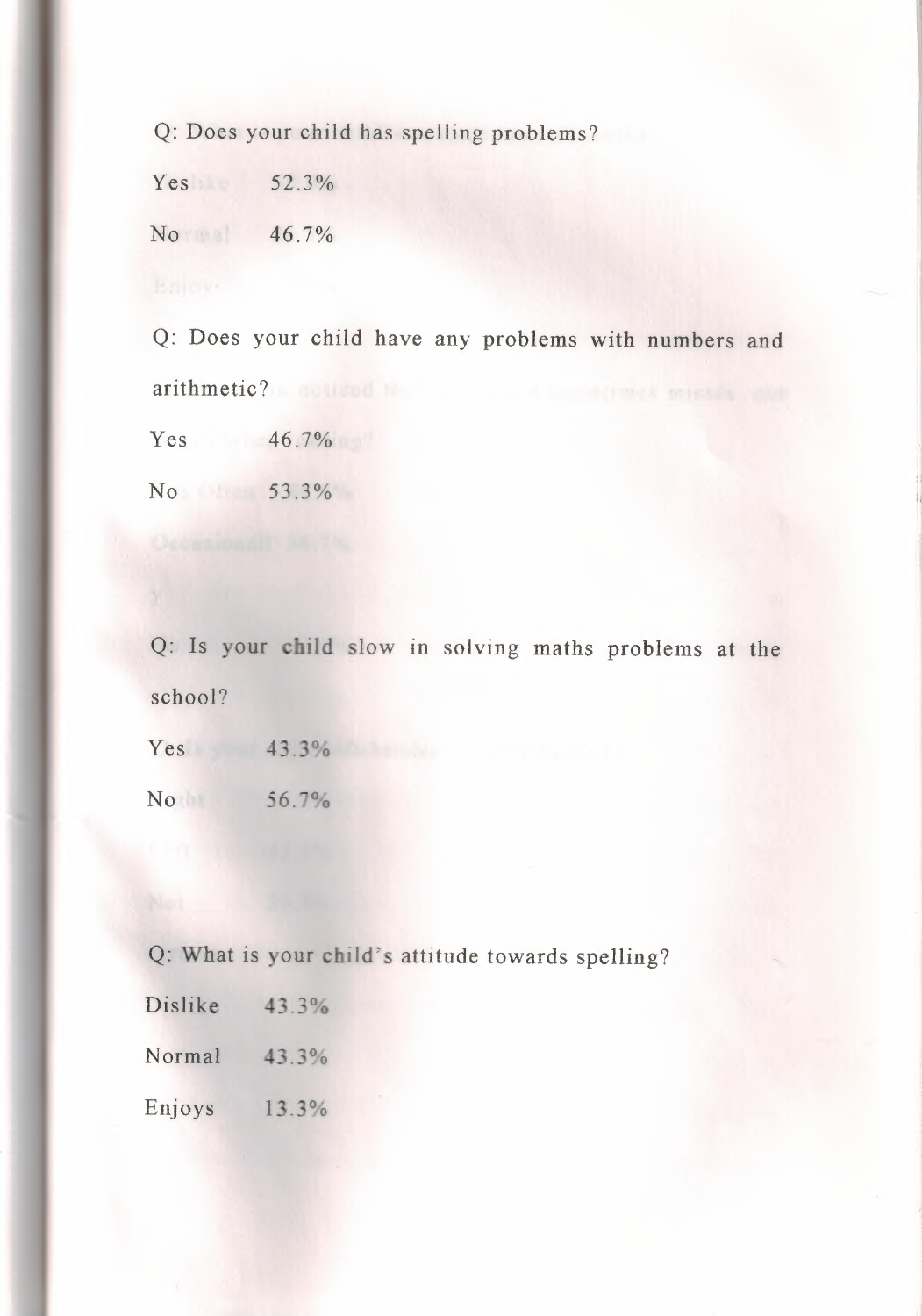Q: What is your child's attitude towards maths?

Dislike Normal Enjoys 50.0% 36.7% 13.3%

Q: Have you noticed that your child sometimes misses out words when reading? Yes Often 86.7% Occasionall 36.7% y the study which was been a start the company

No 20.0% and 20.0% and 20.0% and 20.0% and 20.0% and 20.0% and 20.0% and 20.0% and 20.0% and 20.0% and 20.0% and 20.0% and 20.0% and 20.0% and 20.0% and 20.0% and 20.0% and 20.0% and 20.0% and 20.0% and 20.0% and 20.0% and

Q: Is your child left-handed or right-handed? Right 23.3% Left  $\triangleright$  43.3% Not 33.3% certain entre la communicación de la comunicación de la comunicación de la comunicación de la comunicación de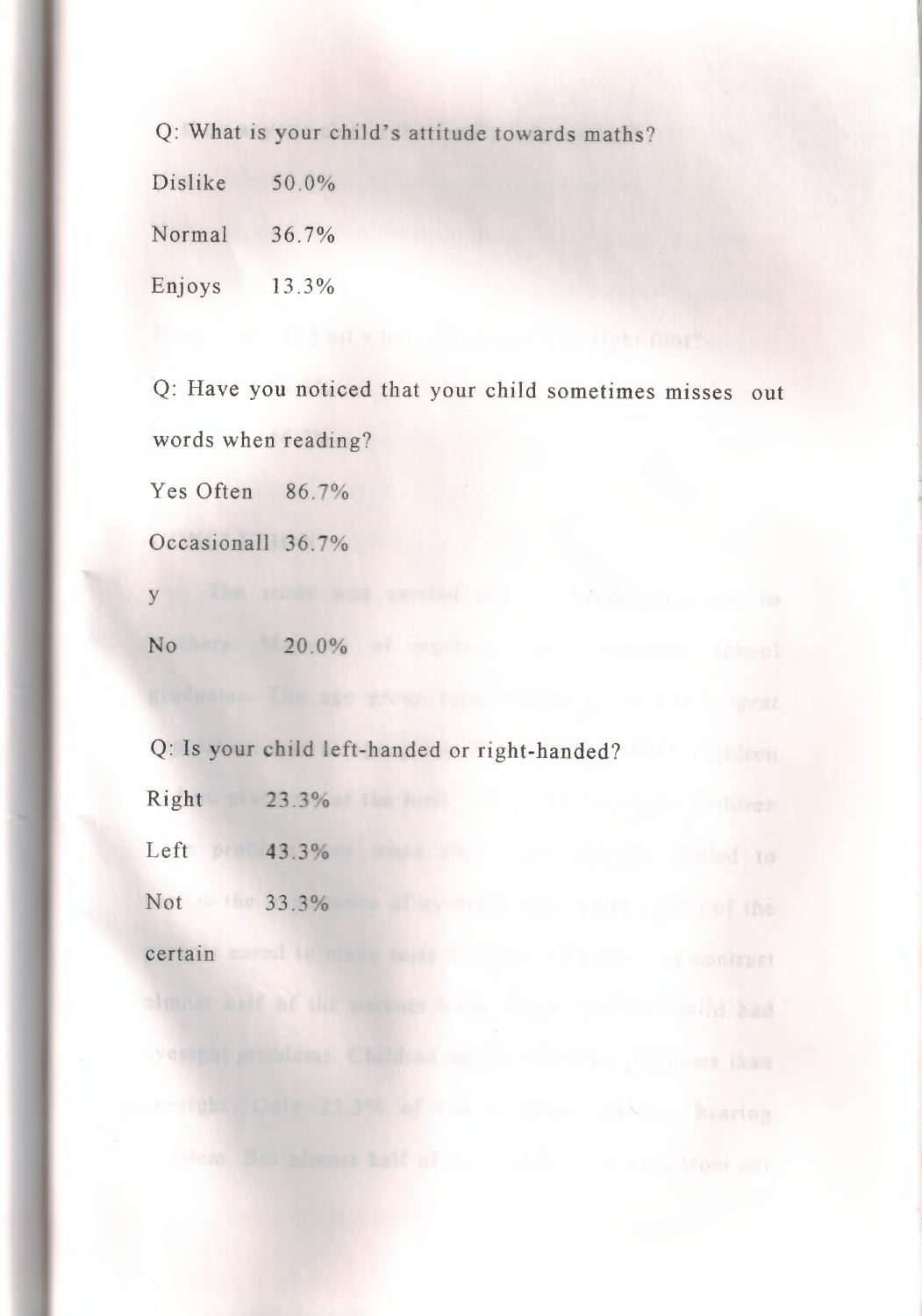Is their anyone else in the family left-handed?

 $Yes$  53.3% *No* 46.7%

Does your child hit a ball with the left or right foot?

Right 43.3%

Left 56.7%

## CONCLUSION

The study was carried out by asking questions to mothers. Majority of mothers were secondary school graduates. The age group ranged from 22 to 49. Largest population was at age group 33. Majority of the children had no problems at the birth. About 83.3% of the children were problem free when they born. Families failed to realize the importance of eyesight tests. Only 26.7% of the parents cared to make tests for their children. In contrast almost half of the parents were aware that heir child had eyesight problems. Children had less hearing problems than eyesight. Only 23.3% of the children had any hearing problem. But almost half of the children suffered from ear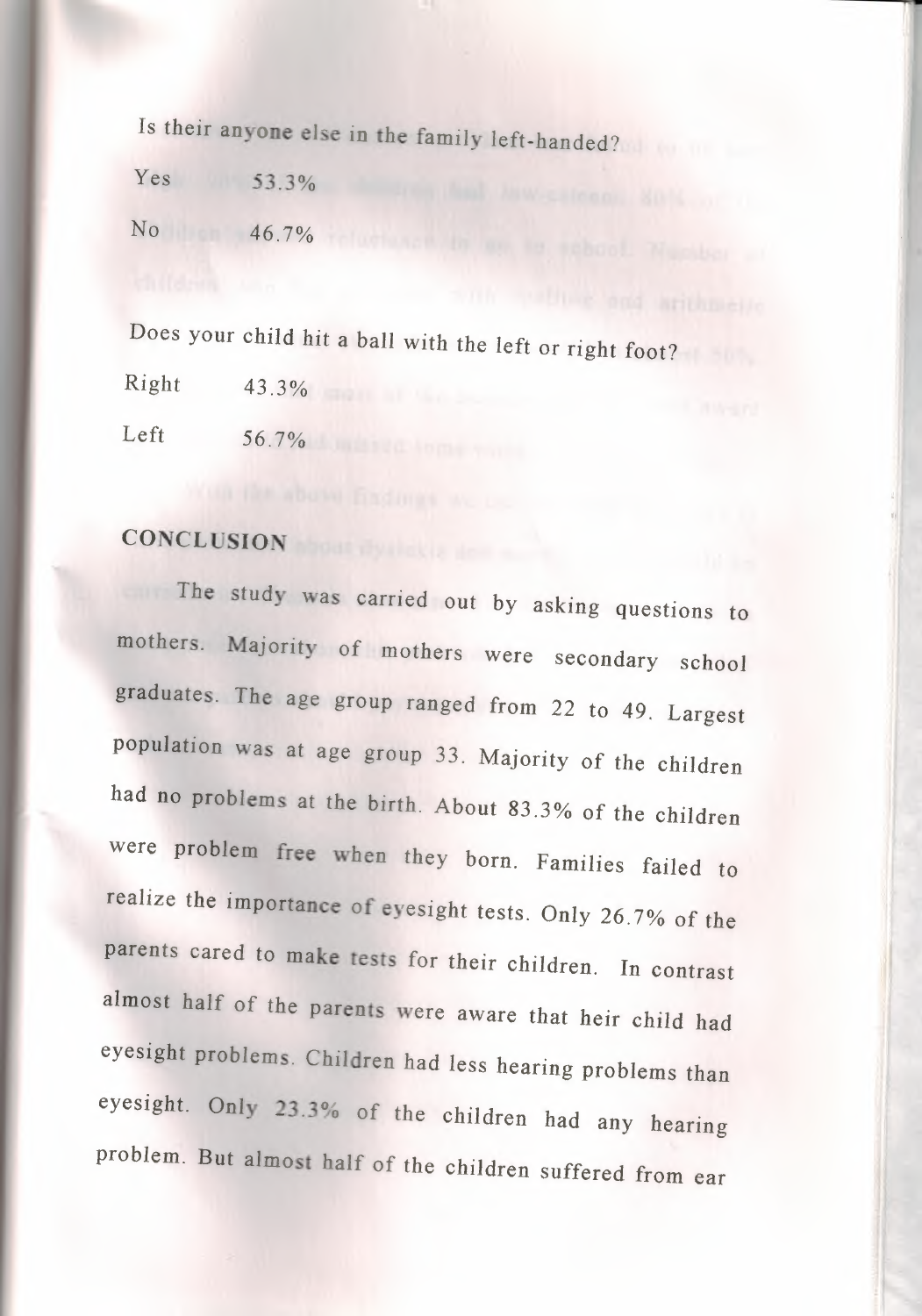infection. The self-esteem problem was found to be very high. 90% of the children had low-esteem. 80% of the children showed reluctance to go to school. Number of children who had problems with spelling and arithmetic figures were about the same and amounted to almost 50%. It was found that most of the mothers (86. 7%) were aware that their child had missed some words.

With the above findings we can conclude that there is little awareness about dyslexia and more research should be carried out. There is also a need to inform mothers to be more observant about this problem. It can be recommended that the parents should pay more attention to eyesight tests and ear tests.

It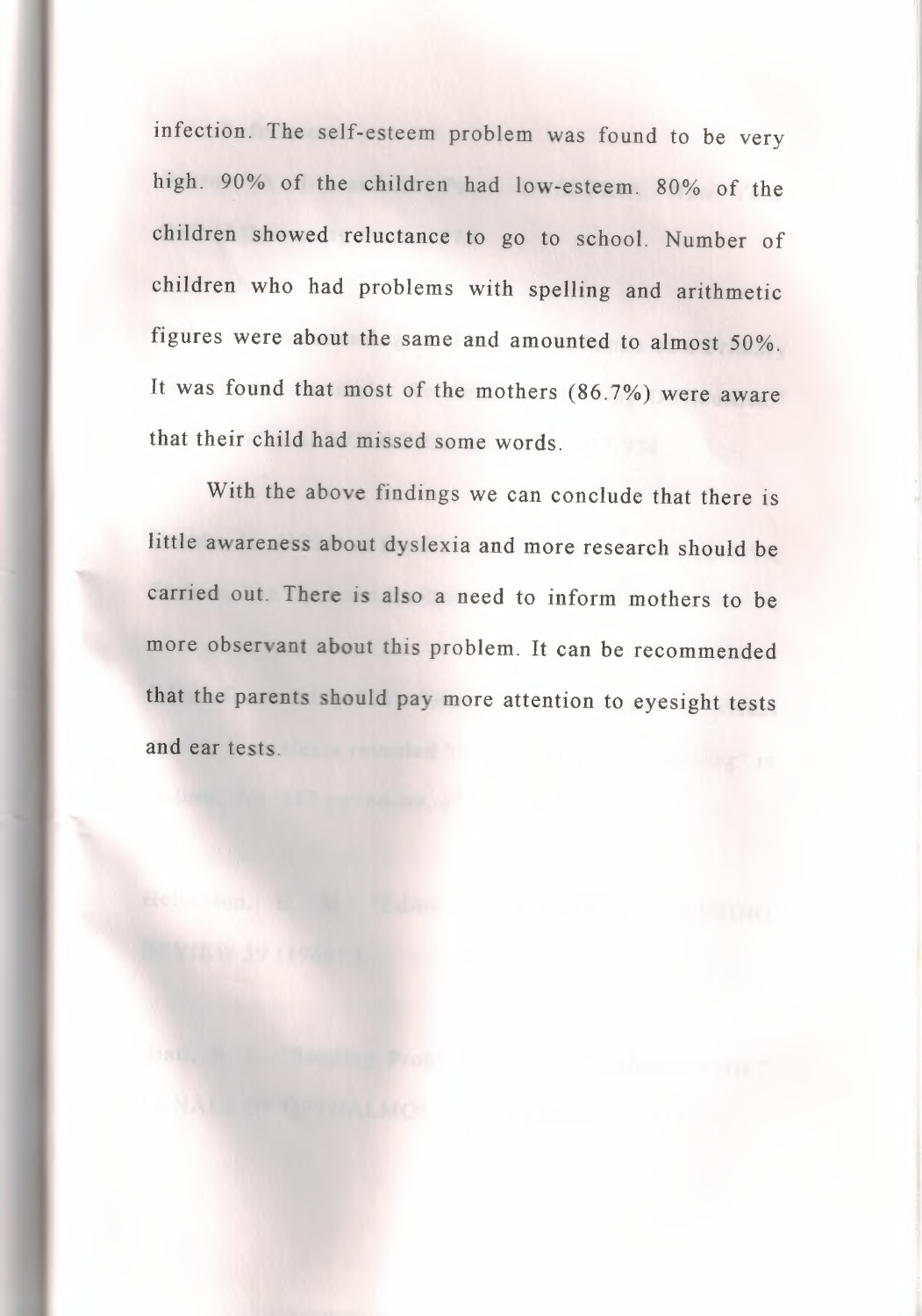## **References**

Benton, A. L., and D. Pearl. DYSLEXIA. New York: Oxford University Press, 1978.

Blika, S. "Opthalmological Findings in Pupils of a Primary School with Particular Reference to Reading Difficulties." ACTA OPTHALMOLOGICA 60 (1982):927-934.

Brooks. L., (1994) in Dyslexia Review Vol. 6 No.I pp 9-15, Staines, The Dyslexia Institute

Eden, G. et al (1996) "Abnormal Processing of visual morion in dyslexia revealed by functional brain imaging" in Nature, Vol. 382 pp. 66-69, 4<sup>th</sup> July 1996

Helveston, E. M. "Editorial." THE SIGHT SAVING REVIEW 39 (1969): I.

Hiatt, R. L. "Reading Problems and the Opthalmologist." ANNALS OF OPTHALMOLOGY 16 (1984):116-122.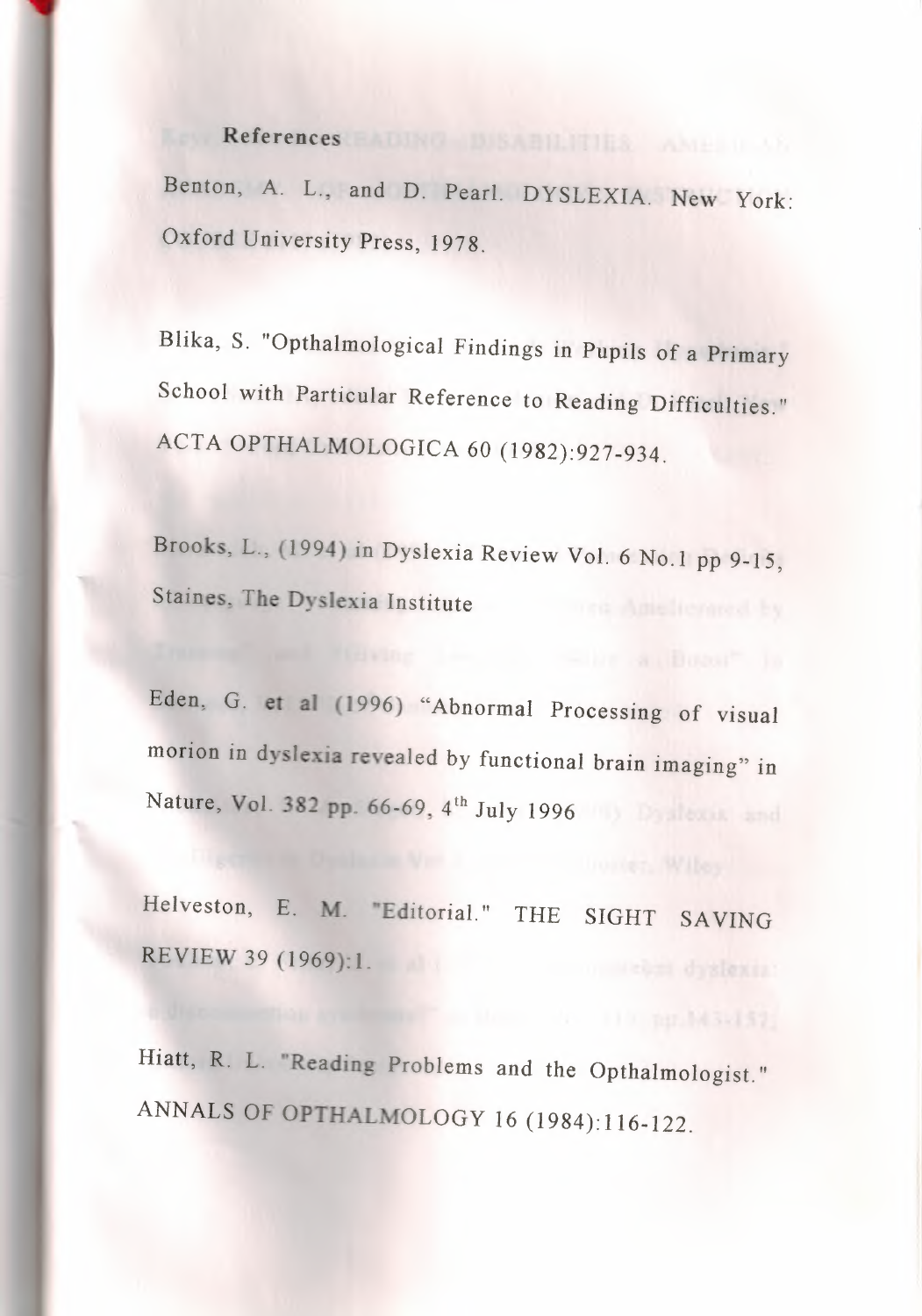Keys, M. P. READING DISABILITIES. AMERICAN ACADEMY OF OPTHALMOLOGY INSTRUCTION COURSE # 117 (1982).

Mattis, S. "Dyslexia Syndromes: A Working Hypothesis." In DYSLEXIA, edited by A. L. Benton and D. Pearl. New York: Oxford University Press, 1978.

Merzenich, M. et al (1996) "Temporal Proicessing Deficits of Language" "Learning Imparied Children Ameliorated by Training" and "Giving Language Skills a Boost" in Sciience, Vol.272, 5<sup>th</sup> January 1996

Nicholson, R. & Siegel, L. (Eds) (1996) Dyslexia and Intelligence in Dyslexia Vol 2, No.3 Chichester, Wiley

Paulesu, E. Frith, U. et al (1996) "Developmebnt dyslexia: a disconnection syndrome?" in Brain, Vol. 119, pp.143-157, Oxford University Press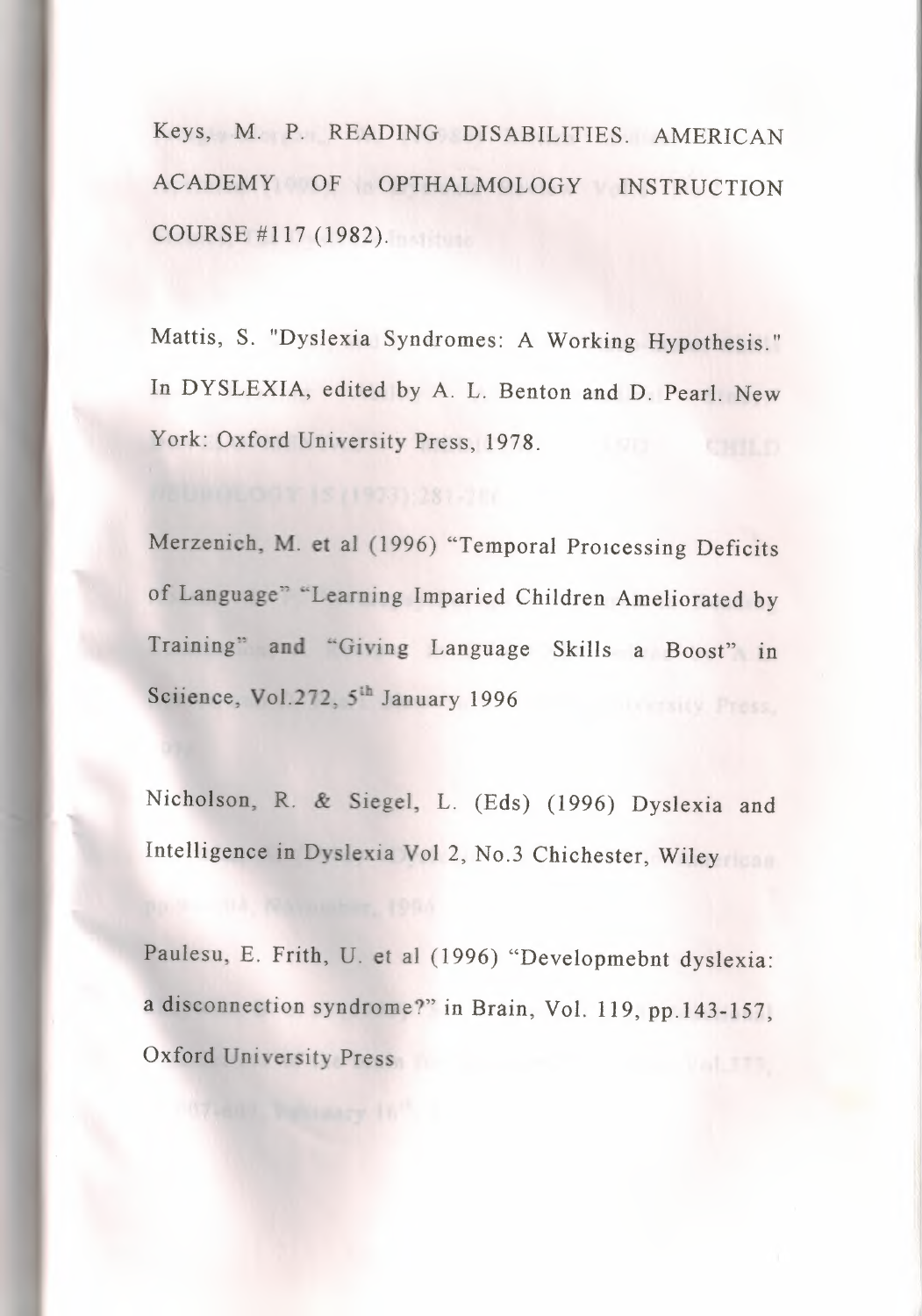Pringle-Morgan,, W. (19986) British Medical Journal, reprinted (1996), in Dyslexia Review Vol.8. No.2 p.29 Staines, The Dyslexia Institute

Robinson, M. E., and L. B. Schwartz. "Visuo-motor Skills and Reading Ability: A Longitudinal DEVELOPMENTAL MEDICINE AND NEUROLOGY 15 (1973):281-286. Study." CHILD

Rourke, B. P. "Neuropsychological Research in Reading Retardation, A Review. In DYSLEXIA, edited by A.L. Benton and D. Pearl. New York: Oxford University Press, 1978.

Shaywitz, S. (1996) "Dyslexia", in Scienbtific American pp.98-104, Novomber, 1996

Shaywitz, B. et al (1995) "Sex differences in the functional organization of the brain for language" in Nature, Vol.373, pp.607-609, February  $16^{th}$ , 1995